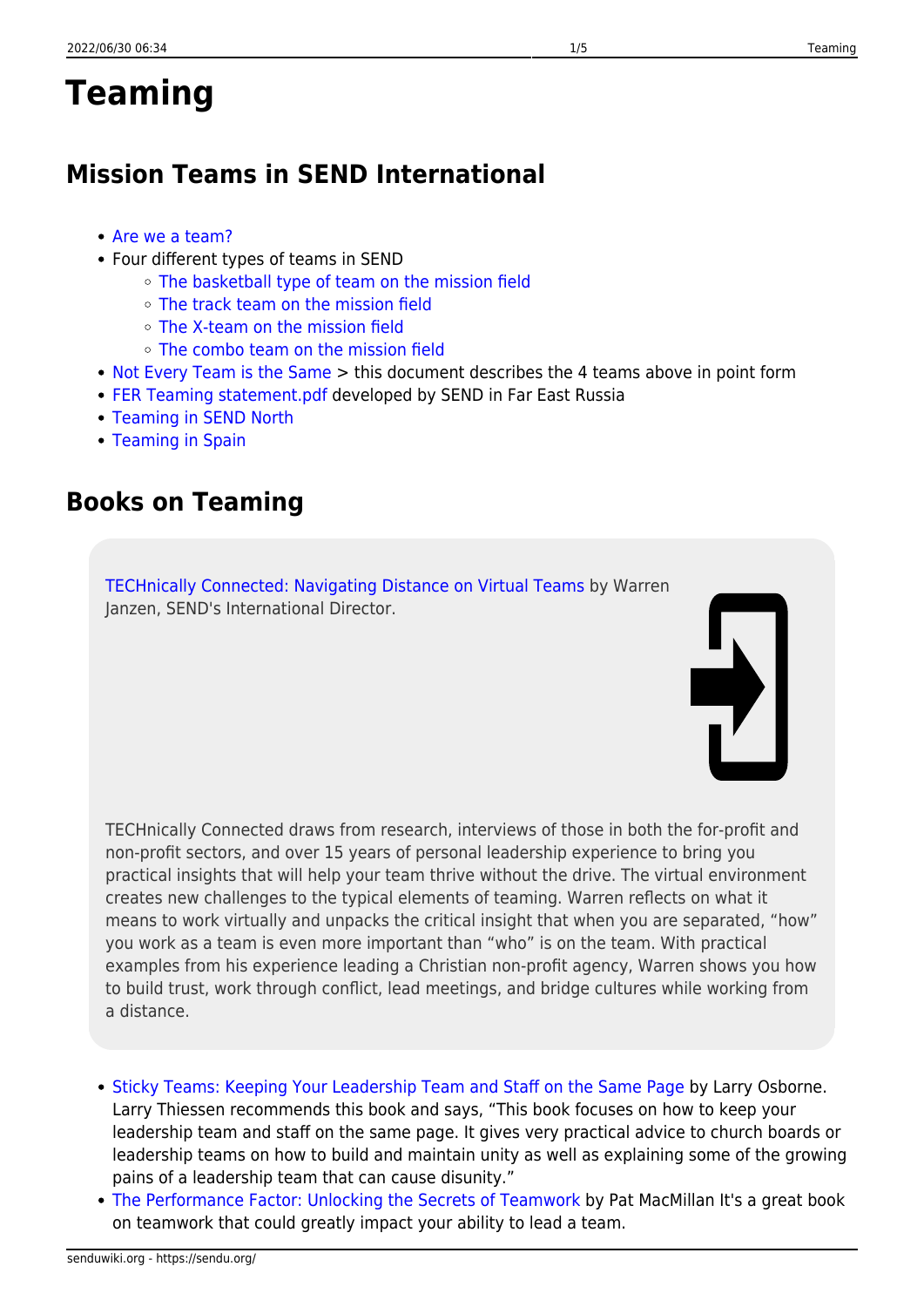- [The Ideal Team Player](https://amzn.to/2ALDzdX) by Patrick Lencioni > Team Building, Leadership, Communication Skills, Good Recruiting.
- [Moving from I to We](https://amzn.to/2Zv4xke) by Paul Ford >Team building, Leadership, Discipleship
- [Sacred Siblings: Valuing One Another for the Great Commission](https://amzn.to/3mdk9Ro) by Sue Eenigenburg and Suzy Grumelot. Recommended by Donna Macomber and Dorothy Janzen. Dorothy says, "Single men and women continue to make significant contributions to global missions. Sacred Siblings addresses the importance of understanding one another as singles and marrieds working together for the sake of the Kingdom. Through careful research, Sue and Suzy provide practical suggestions for healthy working relationships, bringing greater value to our single colleagues!"

# **Building healthy teams**

### **Tools for building healthy teams**

#### **Team Launch Toolkit**

SEND U has developed a Team Launch Toolkit. This toolkit is comprised of a set of training modules that a field leader or a regional director could take to a new team to help them work through the questions that are important for the formation of any ministry team. The toolkit could also be used in a relaunch of a team – where an existing team is adding members or wanting to reevaluate their vision or deal with some areas of dysfunctionality on the team. Our desire is to see SEND teams worldwide become more effective in MEE, and for this purpose, the toolkit was envisioned. This toolkit is meant to be used with teams who are working together in a common ministry and is currently comprised of 6 modules:

- 1. Why are we a team? Developing a team vision and mission statement
- 2. What will we do? Creating a Team Annual Ministry Plan
- 3. How are we different from each other? Building self-awareness on personalities
- 4. How will we become an effective team? Understanding stages of team formation and overcoming the five dysfunctions of a team
- 5. How will we communicate with each other? Pitfalls in communication, developing communication norms for the team, security concerns
- 6. How will we resolve conflicts? Causes of conflict, resolving conflict, developing a team commitment.

The toolkit can be found at this [link.](https://send.us3.list-manage.com/track/click?u=38a9985a32fa0ede754b4a2b7&id=3c6759f942&e=39e310d192) If you are interested in having your team work through these modules, please contact your field and/or regional director.

#### **David Sedlacek's "Building Healthy Teams" training material**

Some practical help for cross-cultural teams designed by David Sedlacek, a missionary with **TFAM** 

- Six questions for healthy teams
	- Mission: Why are we a team?
	- Goals: What will we do?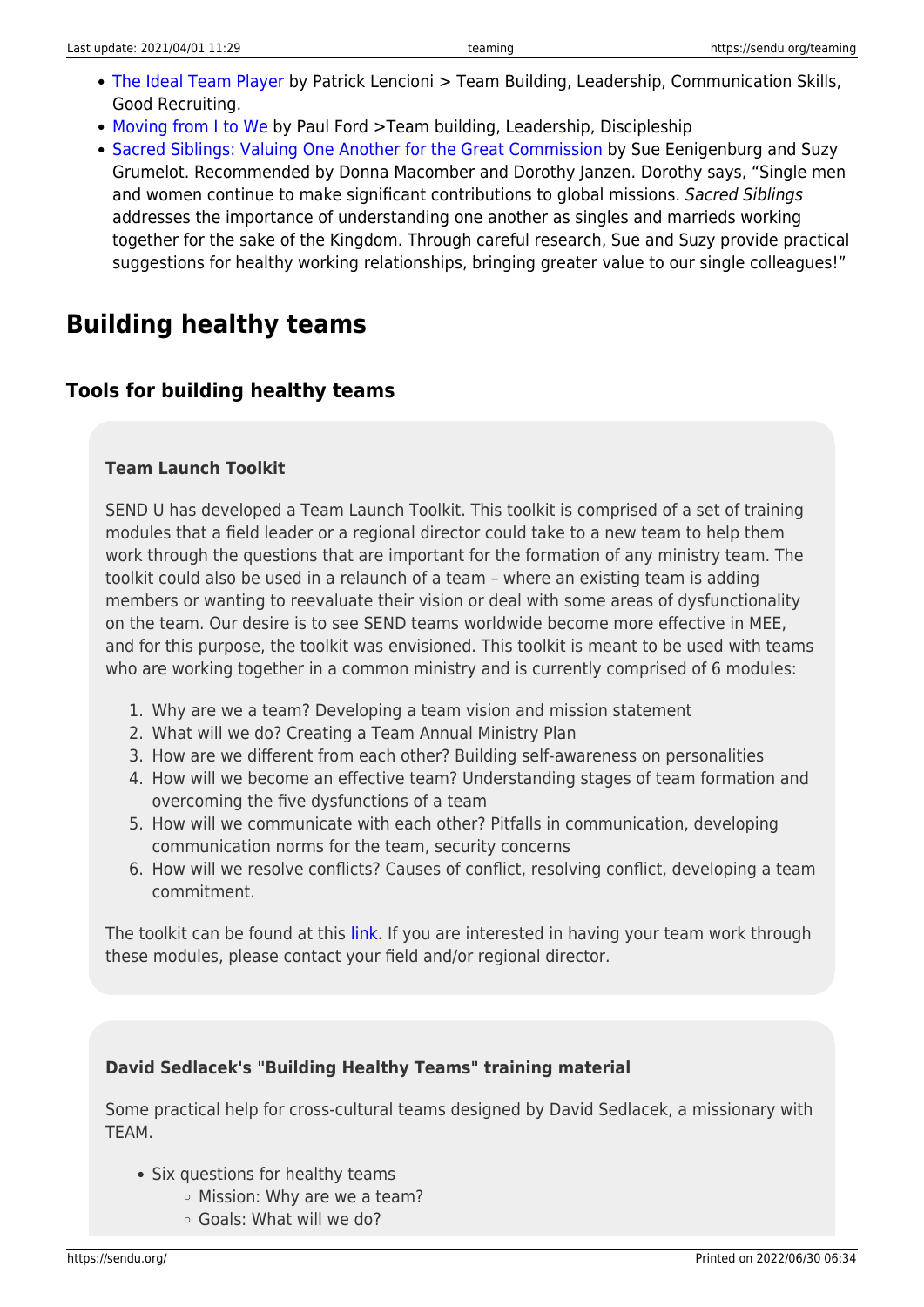- Roles: What do I do? What do my teammates do?
- Communication: How do we relate to each other?
- Decision-making: How do we make decisions?
- Conflict: How do we handle conflict?
- [Team Health Check-up](https://sendu.org/_media/teamhealthcheck.pdf)
- [Profile of a Healthy Team](https://sendu.org/_media/profile_of_a_healthy_team.pdf) \* Trust > mutual vulnerability
	- $\circ$  Communication  $>$  healthy conflict
	- Commitment > mutual accountability
	- $\circ$  Purpose  $>$  Operational goals
- [Team Charter Guide](https://sendu.org/_media/team_charter_guide.pdf)
- [Team Charter Template](https://sendu.org/_media/team_charter_template.pdf)
- [Doctrine and Philosophy Alignment on a team](https://sendu.org/_media/doctrine_philosophy_of_ministry.pdf)

#### **Other articles and training materials for teams**

- [Keys to Strong Teams> P](https://sendu.org/_media/keys_to_strong_teams_revised.ppt)owerPoint by Ken Guenther adapted from PP by Frank Severns. See also [Keys to Strong Teams in Russian.](https://sendu.org/_media/keys_to_strong_teams_russian.ppt)
- [Good Teams, Bad Teams: Under What Conditions Do Missionary Teams Function Effectively?](https://firescholars.seu.edu/cgi/viewcontent.cgi?article=1014&context=seu_papers) > article by David R. Dunaetz
- Kinlaw's [Pillars of Commitment](http://www.life-role.com/documents/Summary  Kinlaw)
- [What strong teams have in common](http://gmj.gallup.com/content/113341/What-Strong-Teams-Common.aspx?CSTS=newsletter&CSTP=html#2) (Gallup Management Journal)
- [Belbin Team Roles](http://www.belbin.com/rte.asp) > an assessment tool that looks at team roles. We have used it with the International Leadership Team. It is a little pricey but gives great insight into the different roles that team members play.
- [Understanding Yourself](https://senduwiki.org/understanding_yourself) > links to a variety of self-assessment tools

### **Team Covenants**

- [TEAM COVENANT sample 1.docx](https://sendu.org/_media/team_covenant_sample_1.docx)
- [TEAM COVENANT sample 2.docx](https://sendu.org/_media/team_covenant_sample_2.docx)
- [TEAM COVENANT sample.docx](https://sendu.org/_media/team_covenant_sample.docx)
- [Ministry Team Charter Template.docx](https://sendu.org/_media/ministry_team_charter_template.docx)
- A book by Patrick Lai that talks about the importance of team covenants [Tentmaking: The Life](http://www.amazon.com/gp/product/1932805532/ref=as_li_ss_tl?ie=UTF8&tag=suw-20&linkCode=as2&camp=1789&creative=390957&creativeASIN=1932805532) [and Work of Business as Missions](http://www.amazon.com/gp/product/1932805532/ref=as_li_ss_tl?ie=UTF8&tag=suw-20&linkCode=as2&camp=1789&creative=390957&creativeASIN=1932805532)

### **Team building activities**

- [A Tale of Three Team Leaders \(simulation game\)](https://sendu.org/_media/simulation3leaders.doc) (created by Ted & Wendy Szymczak) used at 2013 Ukraine annual conference by Alfie Mosse.
- [The Wilderdom index to group activities, games, exercises and initiatives](http://greatcampgames.ca/more-games/wilderdom/)
- [Teampedia Tools for Teams](https://www.teampedia.net/wiki/)

### **Cautions about teaming**

• [Building Teams, building walls](https://missionexus.org/building-teams-building-walls/) > an article in the Evangelical Missions Quarterly arguing that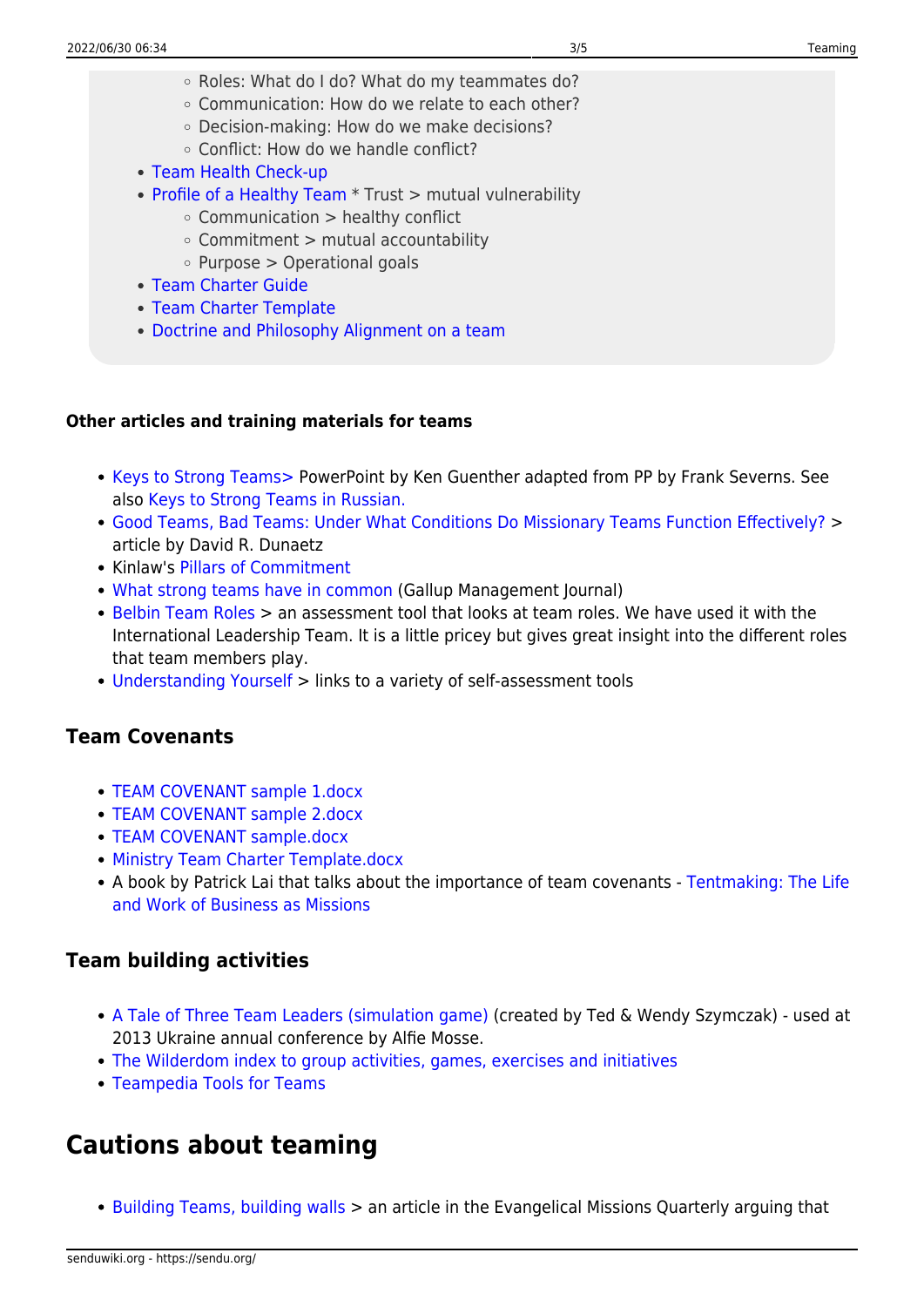teams are the new missionary compounds.

- [Are we a team?](https://sendublog.com/2014/06/04/are-we-a-team/) > a blog article by Ken Guenther.
- [Can we put too much emphasis on healthy teams?](https://sendublog.com/2020/02/10/can-we-put-too-much-emphasis-on-healthy-teams/) > a blog article by Ken Guenther.

### **Team Development Stages**

• See this [wiki page](https://sendu.org/team_development_stages)

# **Multi-cultural teaming**

See [wiki page](https://sendu.org/multicultural_teaming) on this topic.

### **Trust in Teaming**

- [Building Trust on a Team](https://sendu.org/_media/building_trust.docx) > list of discussion questions, activities and resources put together by Ken Guenther. References many of the articles below.
- [The #1 Essential for your ministry team](http://www.patheos.com/blogs/robertcrosby/2013/02/the-1-essential-for-your-ministry-team/) > article by Robert Crosby
- [The SPEED of Trust: The One Thing That Changes Everything](http://www.amazon.com/gp/product/1416549005?ie=UTF8&tag=suw-20&linkCode=as2&camp=1789&creative=390957&creativeASIN=1416549005) a book by Stephen M. R. Covey. Summarized by David Mays on [his web site.](http://www.davidmays.org/BN/CovSpee.html)
- $\bullet$  [Discussion guide from FER](https://sendu.org/_media/building_trust_on_ministry_teams.pdf)  $>$  on the topic of building trust on a ministry team, with a comparison of teams that have trust and those that don't.
- [Team-building activities that build trust and interdependence](http://www.mindtools.com/pages/article/newTMM_52.htm) > from MindTools
- A trust survey which has been used by our Macedonia field in 3 successive years. This survey was adapted from Covey's book, The Speed of Trust. The two survey files are pretty much the same, with one being for self and the other being for the team or the Ministry Leadership Team for the area. The Macedonia area did both of these the first year, and then each year after that they just did the team survey.
	- [Team trust survey](https://sendu.org/_media/organizational_trust_survey.docx)
	- [Self-trust survey](https://sendu.org/_media/self_trust_survey.docx)
- [The Currency of Trust](http://www.nxtbook.com/nxtbooks/trainingindustry/tiq_2014summer/#/28): the difference between flourishing and floundering.
- [Understanding the Trust Equation](https://trustedadvisor.com/why-trust-matters/understanding-trust/understanding-the-trust-equation)  $>$  (Credibility + Reliability + Intimacy) / Self-orientation = Trustworthiness. See also [The Trust Quotient and the Science Behind It](https://trustedadvisor.com/why-trust-matters/understanding-trust/the-trust-quotient-and-the-science-behind-it), explaining the implications of this equation
- [The Four Trust Principles](https://trustedadvisor.com/why-trust-matters/understanding-trust/the-four-trust-principles) > A focus on the other, a collaborative approach, medium-to-long-term relationship perspective, and a habit of being transparent
- Trust on multi-cultural teams see [page on multi-cultural teams](https://sendu.org/multicultural_teaming)

### **Five Dysfunctions of a Team**

- [The Five Dysfunctions of a Team: A Leadership Fable](https://amzn.to/2z7QM0s) by Patrick Lencioni
- [Overcoming the Five Dysfunctions of a Team: A Field Guide for Leaders, Managers, and](https://amzn.to/3cOTEh6) [Facilitators \(J-B Lencioni Series\)](https://amzn.to/3cOTEh6) also by Patrick Lencioni
- [Kindle highlights](https://sendu.org/_media/the_five_dysfunctions_of_a_team.docx) of Five Dysfunctions by Dave Brubacher.
- [Diagram](https://sendu.org/five_dysfunctions_of_a_team) explaining the 5 dysfunctions
- [Ministry Team Diagnostics](http://www.christianitytoday.com/le/2008/spring/1.40.html) > How to avoid the 5 most common dysfunctions of a ministry team